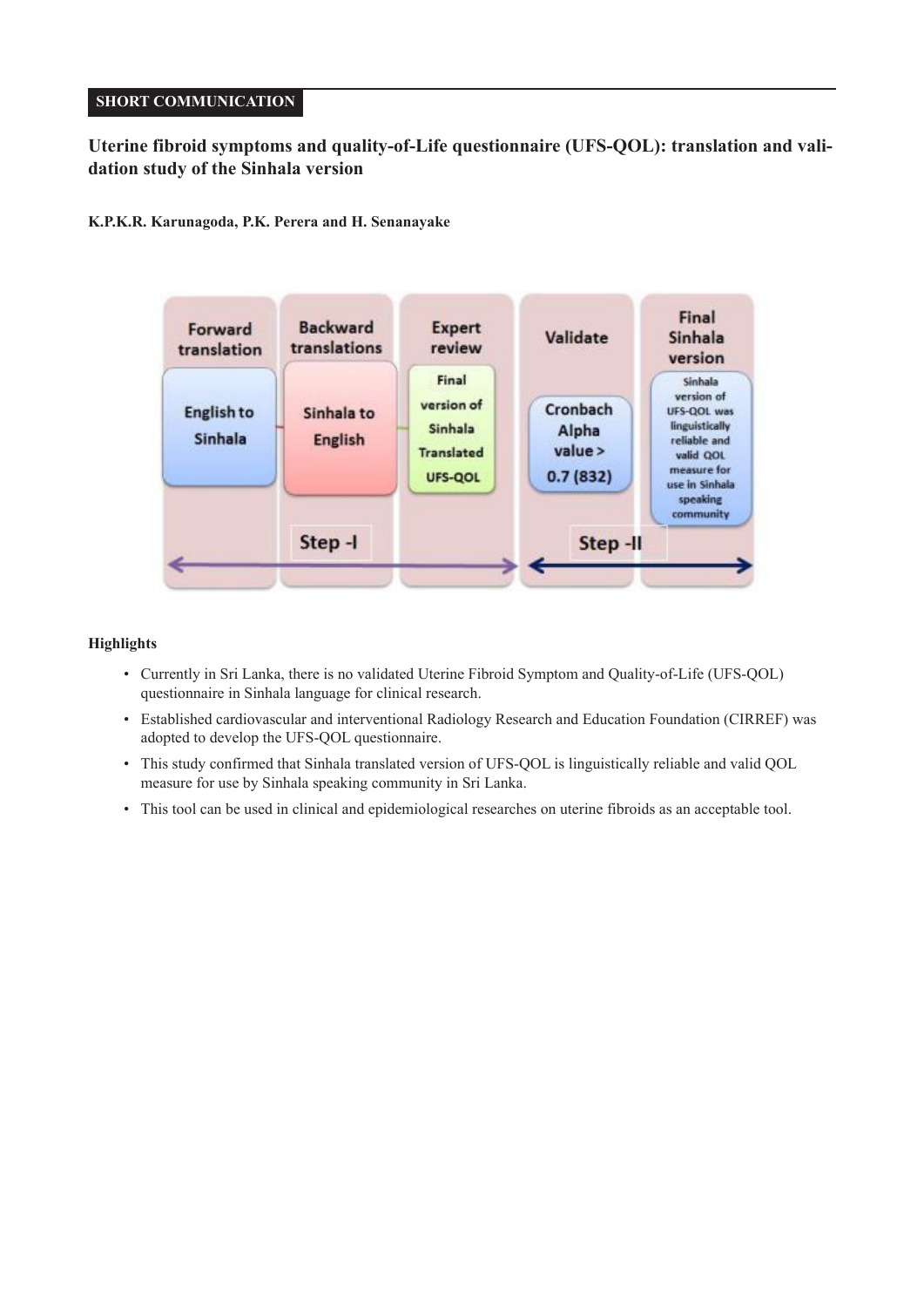## **SHORT COMMUNICATION**

# **Uterine fibroid symptoms and quality-of-Life questionnaire (UFS-QOL): translation and validation study of the Sinhala version**

## **K.P.K.R. Karunagoda1 , P.K. Perera1,\* and H. Senanayake2**

*1 Institute of Indigenous Medicine, University of Colombo, Colombo 7, Sri Lanka. 2 Department of Obstetrics and Gynecology, Faculty of Medicine, University of Colombo, Colombo 7, Sri Lanka.*

#### *Received: 15/03/2019 ; Accepted: 25/02/2020*

**Abstract:** The objective of this study was to translate and test the reliability and validity of the Sinhala (Sri Lankan native language) version of the UFS-QOL. This study was carried out by following two main steps. First step included the translation process and the second step focused on the validation of the translation process of UFS-QOL which was conducted at clinical setup. In the step I of the study, several minor linguistic differences were identified between two forward translations. Some of the items showed considerable variation, especially in question no 1, 9, 23 and 28. The pre- final version of the Sinhala translated questionnaire was tested on 30 patients with symptomatic uterine fibroids in Step II. All items had a 100% response rate and no participant experienced difficulty completing the questionnaire. Out of 30 participants 4 subjects (13%) were unclear with item 33 on the exact meaning of the question. After discussing with the expert committee on all the issues rose at clinical setup the questionnaire was modified and finalized. Statistical analysis shows Cronbach Alpha value is greater than 0.7, reflect adequate internal consistency. Hence, data and question/translations are reliable. Understanding the UFS-QOL context to the people is acceptable and translation work is at satisfactory level. This study shows that the Sinhala translated version of UFS-QOL was linguistically reliable and valid QOL measure for use in Sinhala speaking community in Sri Lanka. Levels of compliance were good indicating that the instrument was well accepted by patients. It could be used in clinical and epidemiological researches on uterine fibroids as an acceptable tool.

*Keywords***:** UFS-QOL; linguistic validation; Sinhala version.

## **INTRODUCTION**

Measurements are essential activities in the field of medical science. In order to acquire data about human subjects, objects and events proper data collection tools are important to be designed which can measure things of scientific interest. A questionnaire is a tool to collect information from respondents in scientific research. Consideration should be given accordingly on whether the questionnaire will measure quantitative or qualitative data, and what would be its mode of administration (Kazine and Khalid, 2012) .It is important to undergo a methodological validation procedure of a questionnaire to make sure that it accurately measures what it aims to do (Karin, 2012).

Uterine fibroids are most common benign tumors which

occur in reproductive track of women of child bearing age and prevalence is reported as 20-25% of the worldwide reproductive age woman population (Bourdet, *et.al*. 2015). Appearance of symptoms and their impact on health related quality of life and disturbing activities of daily living are the primary indication for uterine fibroid therapy. Patient reported outcome measures are the most appropriate tool to measure the impact and outcomes of interventions (Karin, 2012).

The cardiovascular and interventional Radiology Research and Education Foundation (CIRREF), has developed the Uterine Fibroid quality-of-life questionnaire (UFS-QOL) to measure the impact of symptoms on patients health related quality of life in clinical trials (Spies, 2002).

This questioner consists of two parts; 8-item symptom severity scale and 29 health related quality of life (HRQL) items. It comprises of six domains *viz* Concern, Activities, Energy/Mood, Control, Self-consciousness, and Sexual Function. All items are scored on a five-point likert scale, ranging from "not at all" to "a very great deal" for symptom severity items and "none of the time" to "all of the time" for the HRQL items. Symptom severity and HRQL subscale scores are summed and transformed into a 0–100 point scale. The symptom severity scale and HRQL subscale scores are inversely related with higher symptom severity scores indicating greater symptoms while higher HRQL subscale HRQL subscale scores indicate better HRQL.

This questionnaire has been used in a number of studies of uterine fibroid treatment, including studies of uterine artery embolization (Spies, *et.al*, 2002; Smith, *et.al*, 2006), radiofrequency thermal ablation ( Bergamini, *et.al*. 2005; Ghezzi, *et.al.* 2007), magnetic-resonance-guided ultrasound surgery (So, *et.al,* 2006; Stewart, *et.al,* 2007) and medical management (Fiscella, *et.al,* 2006; Donnez, *et.al,* 2014). The UFS-QOL has demonstrated reliability and validity among women with uterine fibroids by Spies *et al*. 2002.

The UFS-QOL was developed in English language but currently Sinhala version of the tool has not yet been validated. The cross cultural adaptation of a health status self-administrated questionnaire for use in a new country, culture and language requires a unique methodology in



*\*Corresponding Author's Email:* kamalperera@iim.cmb.ac.lk *https://orcid.org/0000-0003-0337-1336*

 This article is published under the Creative Commons Attribution License (https://creativecommons.org/licenses/by/4.0/), which permits unrestricted use, distribution, and reproduction in any medium, provided the original work is properly cited.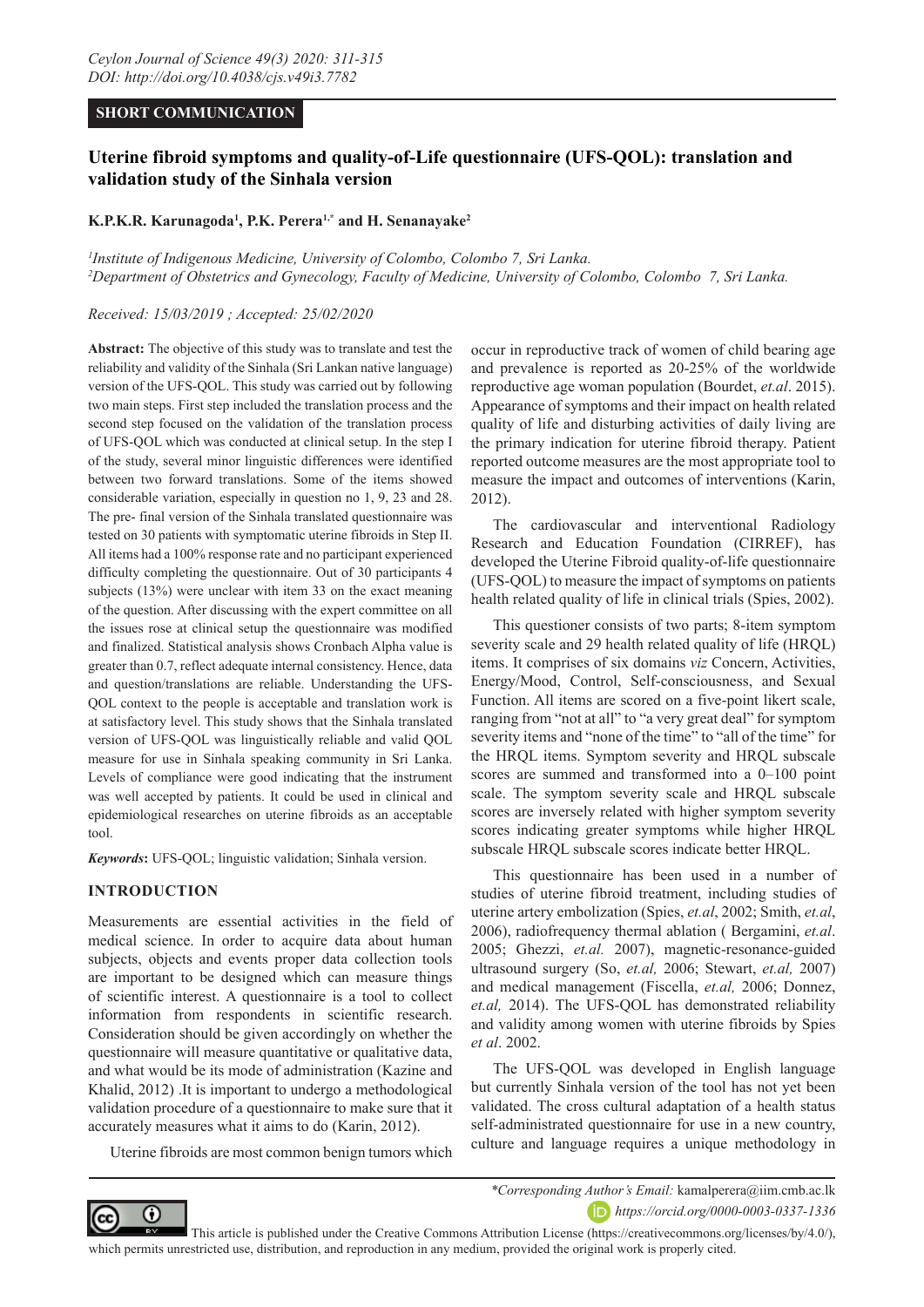order to research equivalence between the original source and the target language (Beaton, 2000). Again the objective of this study was to translate and culturally adapt the UFS-QOL into Sinhala language.

## **MATERIALS AND METHODS**

This study was carried out by following two main steps. First step included the translation process and the second step focused on the validation of the translation process of UFS-QOL which was conducted at clinical setup. Cronbach Alpha value was calculated as statistical analysis.

## **Step I- Translation of UFS-QOL questionnaire**

Initial translation – support of two professionals were taken in this step. Two forward translations were made from original English document in to Sinhala independently. Both translates were bilingual with Sinhala as their first language one from the medical field and other is a Sinhala language expert. Both initial Sinhala translations were compared and translation differences were noted. Discussion was carried out with the translators and actions taken to address and resolve the problems. A single document was prepared incorporating the conclusions of the discussion.

Backward translations the document made by Sinhala language was translated back to English. Support of a nonmedical background person who is qualified as an English translator was selected for the process, but the original UFS-QOL document was not provided. Object of this process was to identify the similarity of the original version and the backward translation.

Expert review – An expert committee included three translators (two forward and one backward translator) one health professional. English and Sinhala language professionals were involved with the process. This committee compared the backward translation with the original questionnaire. With this phase pre final version of Sinhala translated UFS-QOL questionnaire was developed.

## **Step II - Validation of the translation process of UFS-QOL**

Pilot study for testing the pre final version- the pre final Sinhala version of the questionnaire was administered to randomly select 30 cases with diagnosed uterine fibroids that were recruited from a gynecology outpatient clinic of the National Ayurveda Teaching Hospital, Borella, Sri Lanka. A quiet, private location was provided for patients to complete questionnaires. No assistance was given to understand the questions or find the answers. Written consent was obtained from the participants before distributing questionnaire. Each subject who completed the UFS-QOL questionnaire was questioned about any difficulties encountered in completing the questionnaire or understanding the meaning of each question. All the responses were documented.

Raw data collected by using the translated USF- QOL from 30 patients were analyzed by using SPSS 23.0. To test the reliability in USF- QOL Cronbach Alpha was run on a sample size of 30 patients to measure the internal consistency of scaled questions.

Final version - Following the interview process of the individuals, findings were discussed and the final version was proposed. Ethical approval was obtained (ERC 17/68) for the final version of the questionnaire from the Ethics Review Committee of the Institute of Indigenous Medicine, University of Colombo and the main trial was registered in ISRCTN No: 16108738, https://doi.org/10.1186/ ISRCTN16108738.

## **RESULTS AND DISCUSSION**

In the step I, of the study several minor linguistic differences were identified between the two forward translations. Some of the items showed significant variances. They were observed for question numbers of 1, 9, 23 and 28. Some differences were also observed for the introduction sentence. (i.e. 'feelings and experiences' 'please be sure to answer every question'). These variations were discussed with the translators at the initial translation process where all of these issues were resolved. Further some of the translated words were changed to simple language as they were identified as highly technical. At the finalizing stage of the pre- final questionnaire every item was discussed by the expert committee. Few discrepancies occurred and were related to linguistic difficulties with 'worn out', and 'self-conscious of weight gain'. Translation of 'feel down hearted and blue' was shown most divergent as it has no real equivalence in Sinhala. Committee finalized the pre-final version of the translated questionnaire and it was declared that no further cross cultural adaptation was needed.

Results of the step II, pre- final version of Sinhala translated questionnaire was tested on 30 patients with symptomatic uterine fibroids. By interviewing the participants it was indicated that all items of the questionnaire were easily understood and easy for them to answer. All items had a 100% response rate and no participant experienced difficulty in completing the questionnaire. Out of 30 participants 4 subjects (13%) wondered whether item 33 was related to under garments or outer garments. It was decided to modify the questionnaire after discussing with the expert committee to ensure this question was related to outer garments.

When treating symptomatic uterine fibroids patients, preservation and/or improvement of quality of life is an important goal. There is an emerging consensus that a pragmatic definition of quality of life be adopted and operationalized as an outcome in clinical trials. UFS-QOL is a functional representation of patient's physical, psychological and social response to the disease and its treatment. The objective of this study was to translate this questionnaire from English into Sinhala by following systematic methodology. At the same time effort was taken to minimize the variations in QOL based ethnical and cultural backgrounds as it is an important part of a validation process. (Bourgois *et al.,* 2017)

Translation of the questionnaire to the Sinhala language before it is implemented is mandatory as in the Colombo district, Sri Lanka 76.5% of the population belongs to the Sinhala community (Department of Census and Statistics Sri Lanka, 2012). Correcting the differences, including simple language for highly technical terms and searching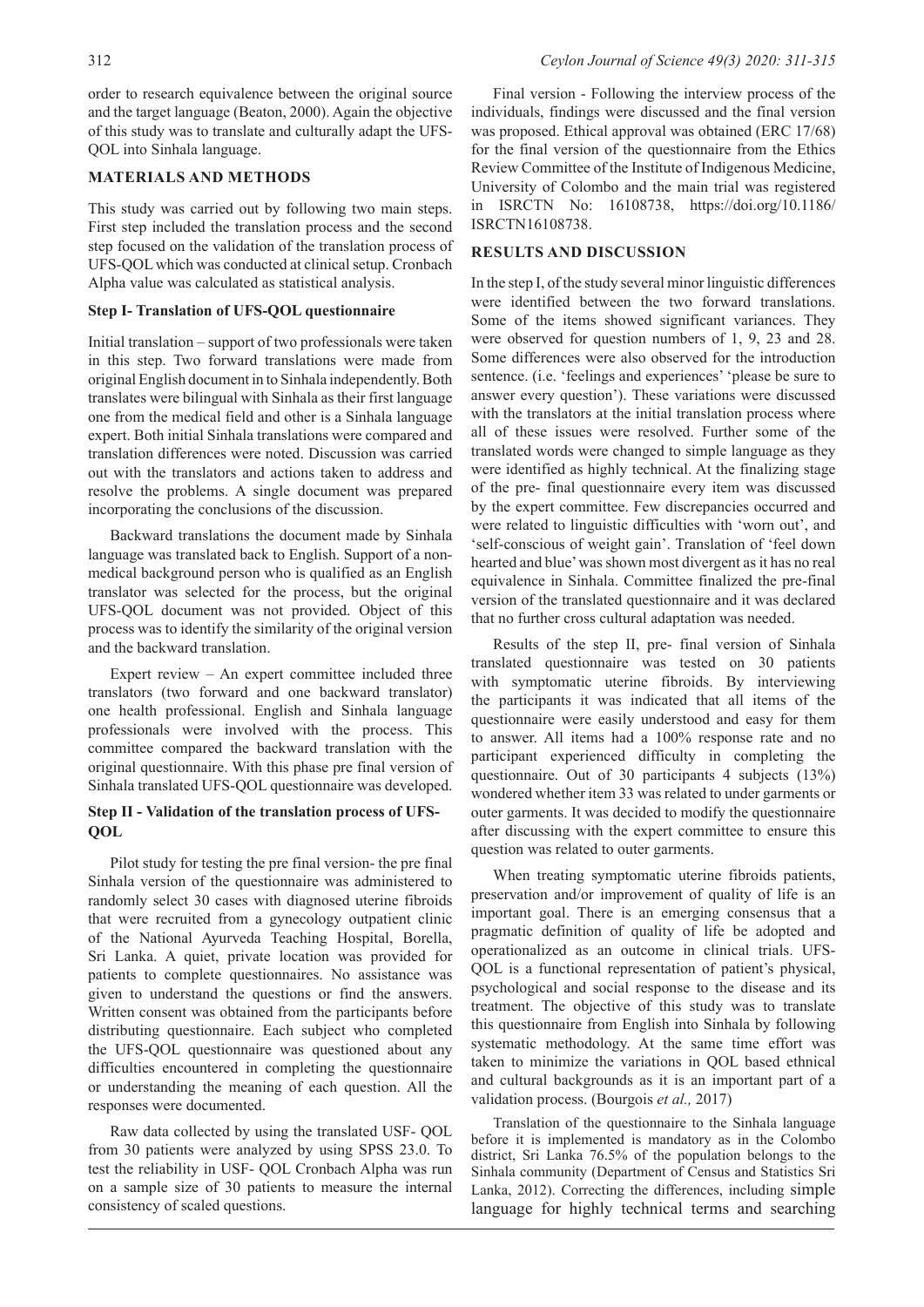## *K.P.K.R. Karunagoda et al.* 313

for the most similar words to the original idea given in English were the noticeable actions which were followed at the translation process.

| Table 1: Internal consistency reliability (Cronbach's Alpha) of Symptom severity sub scale. |  |
|---------------------------------------------------------------------------------------------|--|
|---------------------------------------------------------------------------------------------|--|

| Item/Variable  | <b>Scale Mean</b><br>if Item Deleted | <b>Scale Variance</b><br>if Item Deleted | <b>Corrected Item-</b><br><b>Total Correlation</b> | <b>Cronbach's Alpha</b><br>if Item Deleted |
|----------------|--------------------------------------|------------------------------------------|----------------------------------------------------|--------------------------------------------|
| q <sub>1</sub> | 14.9333                              | 23.237                                   | .479                                               | .781                                       |
| q2             | 14.9667                              | 23.689                                   | .522                                               | .774                                       |
| q <sub>3</sub> | 15.3333                              | 24.023                                   | .456                                               | .784                                       |
| q <sub>4</sub> | 15.2333                              | 25.289                                   | .384                                               | .793                                       |
| q5             | 14.7000                              | 21.528                                   | .628                                               | .756                                       |
| q6             | 14.8667                              | 23.016                                   | .576                                               | .766                                       |
| q7             | 15.3000                              | 23.183                                   | .579                                               | .766                                       |
| q8             | 14.6000                              | 24.524                                   | .438                                               | .786                                       |

**Table 2:** Internal consistency reliability (Cronbach's Alpha) of HRQL\* sub scale.

| Item /variable | <b>Scale Mean if</b> | <b>Scale Variance if</b> | Corrected         | <b>Cronbach's Alpha</b> |
|----------------|----------------------|--------------------------|-------------------|-------------------------|
|                | <b>Item Deleted</b>  | <b>Item Deleted</b>      | <b>Item-Total</b> | if Item Deleted         |
|                |                      |                          | Correlation       |                         |
| q9             | 63.7778              | 176.418                  | .314              | .816                    |
| q10            | 64.0000              | 172.706                  | .471              | .811                    |
| q11            | 63.7778              | 174.418                  | .387              | .814                    |
| q12            | 63.2778              | 175.507                  | .312              | .816                    |
| q13            | 63.3333              | 169.176                  | .426              | .812                    |
| q14            | 63.6111              | 174.252                  | .383              | .814                    |
| q15            | 63.0556              | 170.408                  | .408              | .812                    |
| q16            | 63.8889              | 180.340                  | .255              | .818                    |
| q17            | 62.9444              | 177.938                  | .257              | .818                    |
| q18            | 63.2778              | 171.271                  | .457              | .811                    |
| q19            | 63.6667              | 183.647                  | .048              | .826                    |
| q20            | 64.0556              | 177.585                  | .328              | .816                    |
| q21            | 63.2222              | 170.771                  | .297              | .819                    |
| q22            | 63.8889              | 170.810                  | .362              | .815                    |
| q23            | 63.8333              | 168.382                  | .567              | $.807$                  |
| q24            | 63.7778              | 170.065                  | .550              | .808                    |
| q25            | 64.3333              | 179.412                  | .303              | .817                    |
| q26            | 61.8889              | 175.634                  | .347              | .815                    |
| q27            | 62.3333              | 161.647                  | .628              | .802                    |
| q28            | 62.8333              | 161.794                  | .523              | .806                    |
| q29            | 64.2778              | 175.271                  | .503              | .812                    |
| q30            | 63.6667              | 171.647                  | .438              | .812                    |
| q31            | 62.5556              | 191.673                  | $-.242$           | .832                    |
| q32            | 62.9444              | 175.703                  | .245              | .820                    |
| q33            | 63.8333              | 178.853                  | .235              | .819                    |
| q34            | 63.8333              | 171.206                  | .495              | .810                    |
| q35            | 63.2222              | 177.948                  | .230              | .819                    |
| q36            | 63.5000              | 184.265                  | .033              | .826                    |
| q37            | 63.6111              | 180.840                  | .138              | .823                    |

\*HRQL – Health Related Quality of Life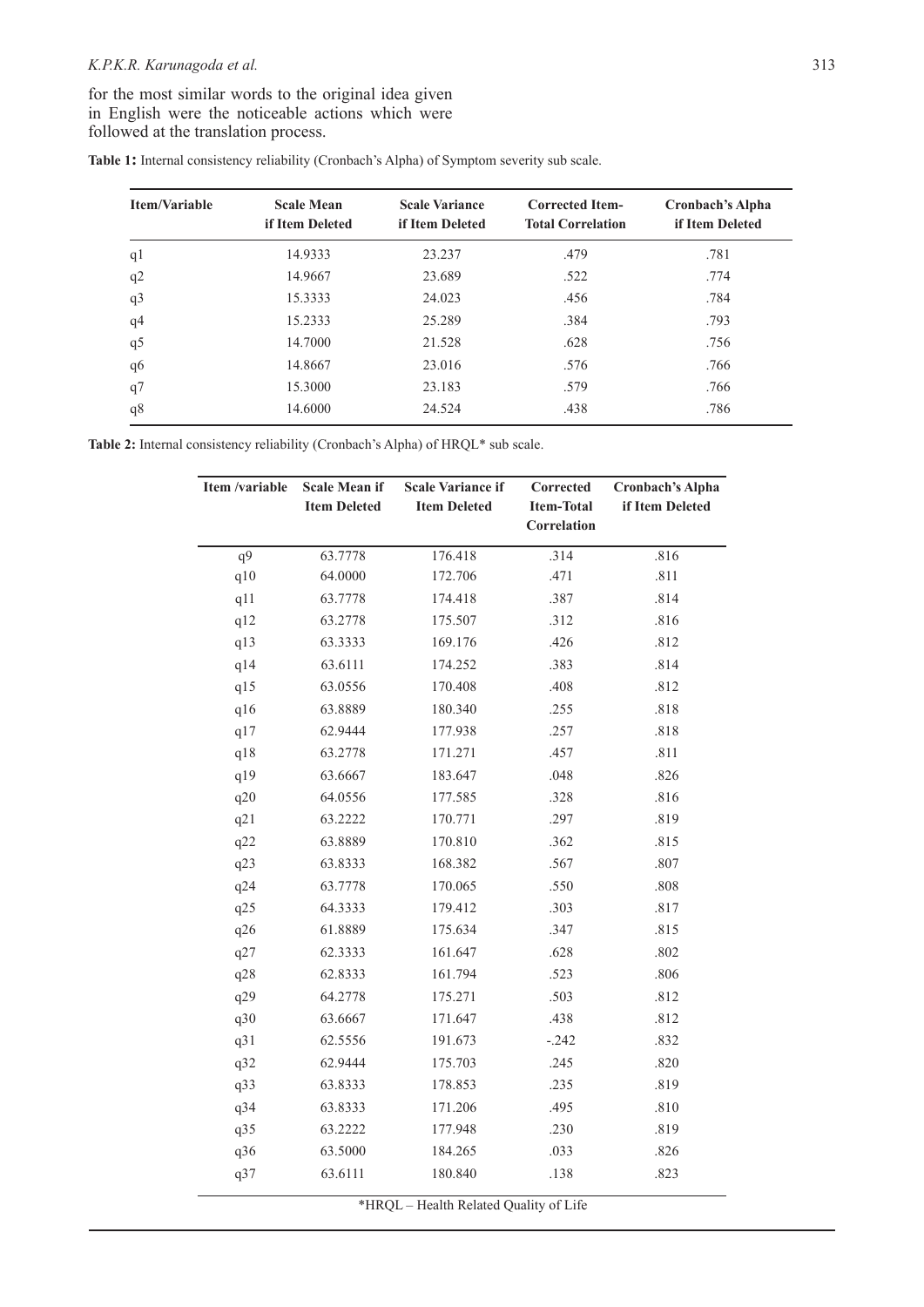|  | Table 3: Reliability statistics (Cronbach's Alpha) of UF QOL**. |
|--|-----------------------------------------------------------------|
|--|-----------------------------------------------------------------|

| <b>Scale</b>     | Symptom severity sub scale | <b>HROL</b> sub scale | <b>Overall</b> |
|------------------|----------------------------|-----------------------|----------------|
| Cronbach's Alpha | 799                        |                       |                |
| N of Items       |                            |                       |                |

\*\*UF QOL – Uterine Fibroid Quality of Life

**Table 4:** Step II participants Demographic characteristics (n=30).

| Characteristic      |               | Frequency | $\frac{0}{0}$ |
|---------------------|---------------|-----------|---------------|
| Age                 | $20 - 30$ yrs | 08        | 27%           |
|                     | $31 - 40$ yrs | 14        | 46%           |
|                     | $41 - 50$ yrs | 08        | 27%           |
| Marital status      | Unmarried     | 11        | 37%           |
|                     | Married       | 19        | 63%           |
| Education           | Primary       | 07        | 23%           |
|                     | Secondary     | 20        | 67%           |
|                     | University    | 03        | 10%           |
| History of fibroids | $<$ 2 years   | 12        | 40%           |
|                     | $2 - 5$ years | 12        | 40%           |
|                     | $>$ 5 years   | 06        | 20%           |

The USF- QOL consisted of 37 items ( $\alpha$ = 0.832), and the symptom severity sub scale consisted of 8 items ( $\alpha$ = 0.799) (Table 1) and health related quality of life subscale consisted of six domains (29 items) ( $\alpha$ = 0.821) (Table 2). Statistical analysis show a Cronbach Alpha value greater than 0.7, hence data and question/translations are reliable (Table 3). Understanding the UFS-QOL context by the people was at an acceptable level. Therefore, the translation work is at satisfactory level.

Major public involvement and engagement on translation and validation of the questionnaire provided additional value for this study. Patient and public involvement in clinical research potentially help researchers to determine whether the plan of their work is participant friendly and ethically sound (Bagley, 2016). Our expectations are that active involvement of interested public (Uterine fibroid cases) on designing an assessment tool will help to upgrade quality of research by improving power data reliability.

The strength of this study includes the obtaining ethical clearance and recruiting a broad spread of participants with symptomatic uterine fibroids with a wide age distribution and fair representation of married and unmarried cases (Table 4). Apart from the major findings it had been noticed that the study participants were enthusiastic and interested on knowing the quality of life effective level and symptom severity. They considered this tool will help to provide more close observations on their condition.

The main limitation of this study was that it was only performed in a single center while we believe that this version of the questionnaire could be used without further adaptation in other parts of Sri Lanka. Translation difficulty encountered in this study includes some of the sentences and English words which were hard to translate into Sinhala with short sentences which could give the

exact meaning. However, the study shows the effectiveness of the process as majority of the cases understood the questions without any difficulty. Further testing of this document is recommended including test-retest reliability as this study mainly focuses on the linguistic validity of the Sinhala translated version.

#### **CONCLUSION**

This study shows that the Sinhala translated version of UFS-QOL is linguistically reliable and valid Quality of Life measure for use by the Sinhala speaking community in Sri Lanka. Levels of compliance were good indicating that the instrument was well accepted by patients. It could be used in clinical and epidemiological researches on uterine fibroids as an acceptable tool when fully validated.

#### **ACKNOWLEDGEMENTS**

The authors thank the University Grant Commission of Sri Lanka for providing funds for this study (Grant Number: UGC/VCDRIC/PG2016 (II)/IIM/03). The authors also extend the appreciation to the Director of Ayurveda Teaching Hospital, Borella, Sri Lanka, for giving the approval to conduct this research at the hospital.

#### **STATEMENT OF CONFLICT OF INTEREST**

The authors declare no conflict of interest.

#### **REFERENCE**

Bagley, H.J., Short, H., Harman, N.L., Hickey, H.R., Gamble, C.L., Woolfall, K., Young, B. and Williamson, P.R., (2016). A patient and public involvement (PPI) tool kit for meaningful and flexible involvement in clinical trials–a work in progress. *Research involvement and engagement*, **2**(1):15.